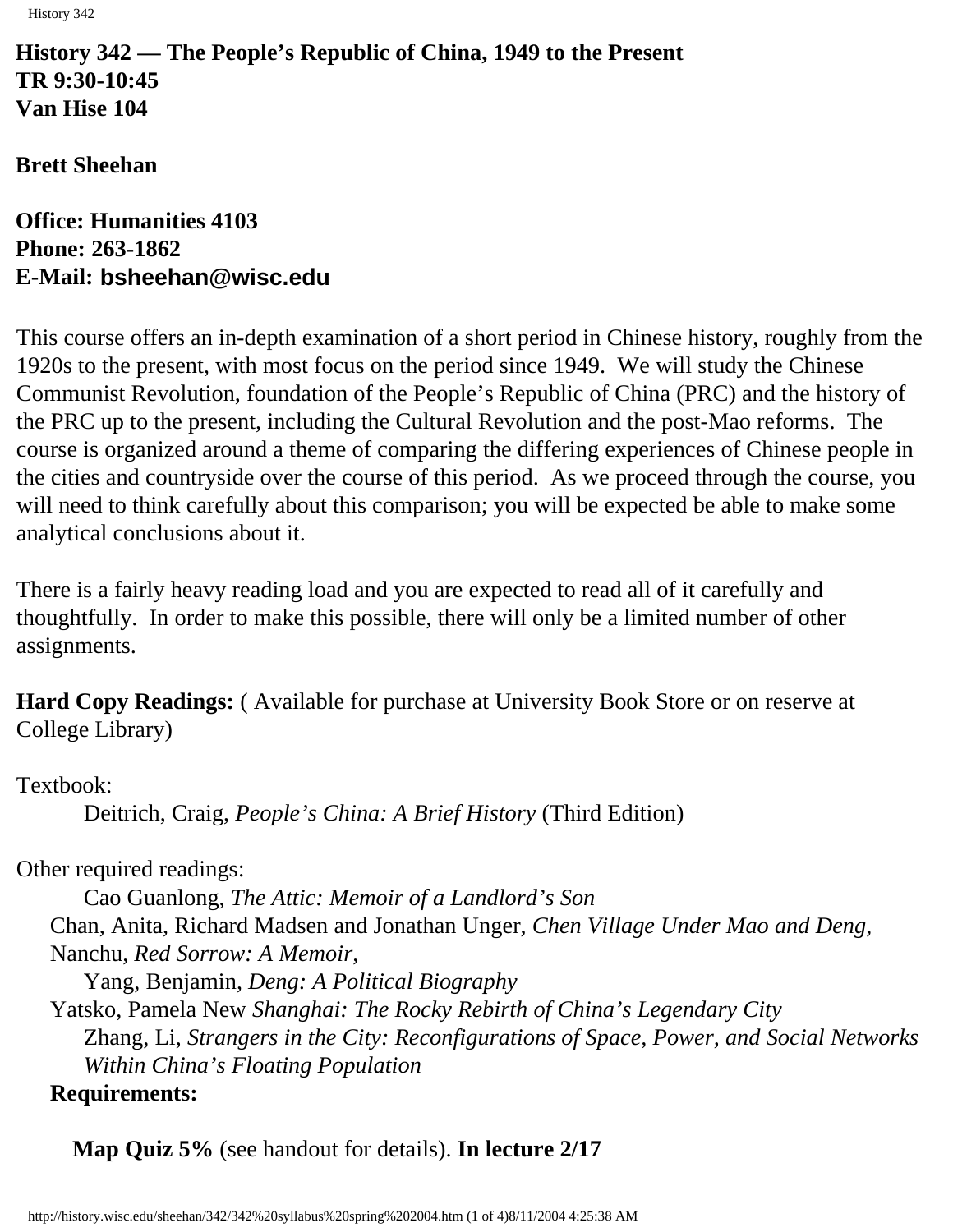**Midterm 30%** (see midterm review guidelines for details - available approximately two weeks prior to the midterm). **In lecture 3/4**

**Final** 35% (see final review guidelines for details - available approximately three weeks prior to the final). **Due Friday May 14, 4:45 pm in TA's box or professor's box (for honors students)**

**Section** 30% — Based on attendance, participation and completion of 12 discussionpoint papers.

Attendance in section is required and more than one absence will result in reduction of your section grade.

The discussion-point papers are short, informal essays, no longer than one page, in which you describe two or three issues or questions raised by the reading that particularly interested you and that you would like to discuss in section. They may be typed or hand written and are due at the beginning of each section. Be sure to provide evidence that you have read all the assignments. The discussion point papers will be graded on the following scale:

 $\sqrt{+}$  Full credit for a synthetic and analytical view of the readings with thoughtful questions  $-2$  points.

 $\sqrt{\phantom{a}}$  A thoughtful take on the readings but with less analysis and synthesis – 1.7 points

 $\sqrt{\phantom{a}}$  A summary of the readings – 1.3 points

+ An incomplete summary of the readings – 1 point

- A half hearted attempt that shows you read some of the readings – 0.5 points

0 A attempt to fool us into thinking you have read the readings  $-0$  points

# **Module One: The Communist Revolution**

### **Week One (1/20, 1/23) China before 1949**

Dietrich, xiii-xv, map following page xv and 3-49. Yang, 3-83

# **Week Two (1/27, 1/29) Space, Revolution, and Conquest (?)**

Zhang, 7-10; 24-28 Dietrich, 50-82 Yang, 84-120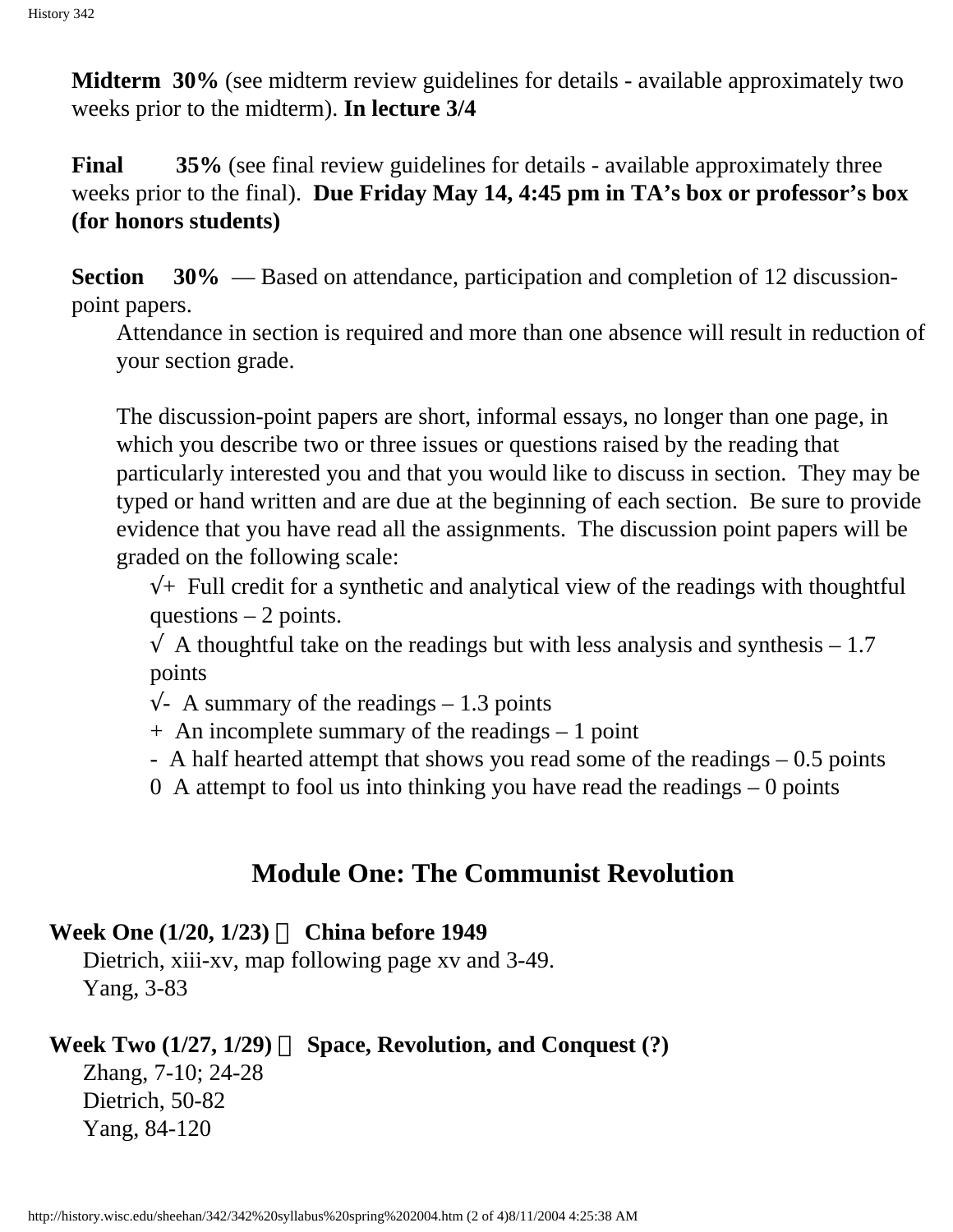# **Module Two: Socialist Transformation(s), ca. 1952-1965**

**Week Three (2/3, 2/5) The View from the Top** Dietrich, 83-177 Yang, 121-160

**Week Four (2/10, 2/12) The View from the City** Cao, 1-245

**Week Five (2/17, 2/19) The View from the Countryside** Chan, et al., 1-102 **(Map Quiz 2/17)**

# **Module Three: The Cultural Revolution**

**Week Six (2/24, 2/26) The View from the Top** Dietrich, 178-235 Yang, 161-188

**Week Seven (3/2, 3/4) The View from the Countryside** Chan et al., 103-266 **(Midterm 3/4)**

**Week Eight (3/9, 3/11) The View from the City** Nanchu, 1-142

#### **Spring Recess (3/14-3/16)**

**Week Nine (3/23, 3/25) Stagnation in City and Country?** Nanchu, 143-271

# **Module Four: The World After Mao**

**Week Ten (3/30, 4/1) The View from the Top: 1980s** Dietrich, 236-295 Yang, 189-254

**Week Eleven (4/6, 4/8) The View from the Top: 1990s**